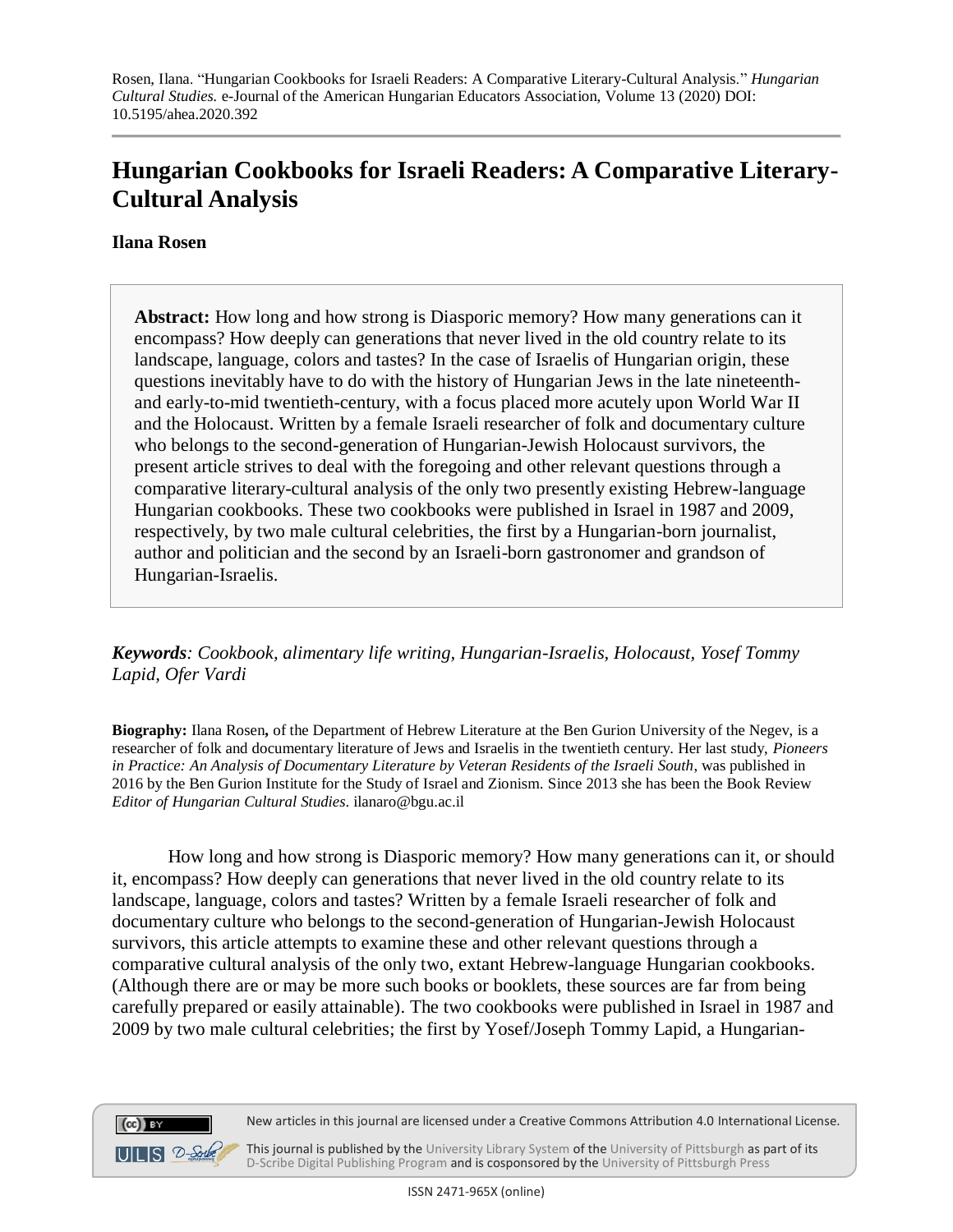born journalist, author and politician and the second by the gastronomer and cookbook publisher, Ofer Vardi, an Israeli-born grandson to Hungarian-Israelis.

In a rigorous state-formation setting like that of the young state of Israel in the 1950s and 1960s, wherein the new society (re-)constructs its culture by resurrecting its ancient traditions and creating new indigenous ones while simultaneously devaluating the shorter-term memories of its many newly-arrived immigrant groups, these memories might, indeed, quickly fade away or altogether disappear along with their original bearers. Yet, in more recent world-wide settings of globalization, multi- and trans-culturalism, including present-day Israel, these dynamics have considerably weakened (Castles; Wimmer and Schiller; Kimmerling; Raviv; Avieli) and thus enabled a resurrection or reconstruction of the memories of the immigrants' old countries. Alas, as is true in the Israeli case, by this time the original bearers of old memories have already died, leaving their children without even a proper command of the language of the old country, in this case Hungary, not to mention cherishing the customs and traditions of the previous, Diasporic generation. In two recent articles I devoted to the prose works and poetry of the 1.5 generation (as defined by Susan Rubin Suleiman) and second-generation Israeli descendants of Holocaust survivors of Hungarian origin, I showed that these authors emphatically explore their Hungarian family-histories, the Holocaust and the destruction of their older generations in their works. Yet when it comes to the authors' own use and command of Hungarian, what they actually have is only fragments of their Hungarian past (Rosen 2014, 2015).

It naturally or reasonably follows that when we arrive at the third generation of Immigrants of Hungarian origin (who could theoretically be the children of the authors I studied) they have even fewer connections to their roots compared to their previous generations. A quick and informal survey I recently carried out among such people within my work, social and family environments that comprised a dozen men and women in their twenties to their forties, yielded the results that individuals of the third-generation Hungarian-Israelis hear Hungarian in the sense of being able to recognize it, or that it sounds familiar and familial to them even if they far from understand what they hear. They may remember the Hungarian names of dishes, ingredients, home objects or clothing they heard from their previous generations. More often than not, they remember some words and expressions, scraps of children songs and rhymes, and swear words as used by the older generations. They may like and even cling to the taste of a certain dish, say *madártej* ['birdmilk,' a vanilla custard with a poached meringue on top, a dessert that is actually a variant of French *oeuf à la neige* or *île flottante*, which have equally picturesque if totally different meanings: 'snowy egg' and 'floating island'], or they may express apathy or aversion to the strange flavor of the same dish. This is about all. These third-generation individuals may, of course, also have lively memories of their recent touristic trip to Budapest and its lovely ruin-pubs, but those very fresh memories belong in their sensibilities to entirely different realms than their old, savored or derided Hungarian family roots or second-hand reminiscences.

On the face of this not entirely promising inventory of Hungarianism among present-day young Israelis of Hungarian origin, it is surprising and heartening to discover a recent Hebrewlanguage Hungarian cookbook, one of the only two of its kind within a multi-culture that has produced many Diasporic or country-of-origin cookbooks. Entitled *Goulash lagolesh – matamei hamitbaḥ hahungari* ['Goulash for the Browser: Delicacies of the Hungarian Kitchen'], this cookbook was created by Ofer Vardi (b. 1973), a food journalist and the present owner of a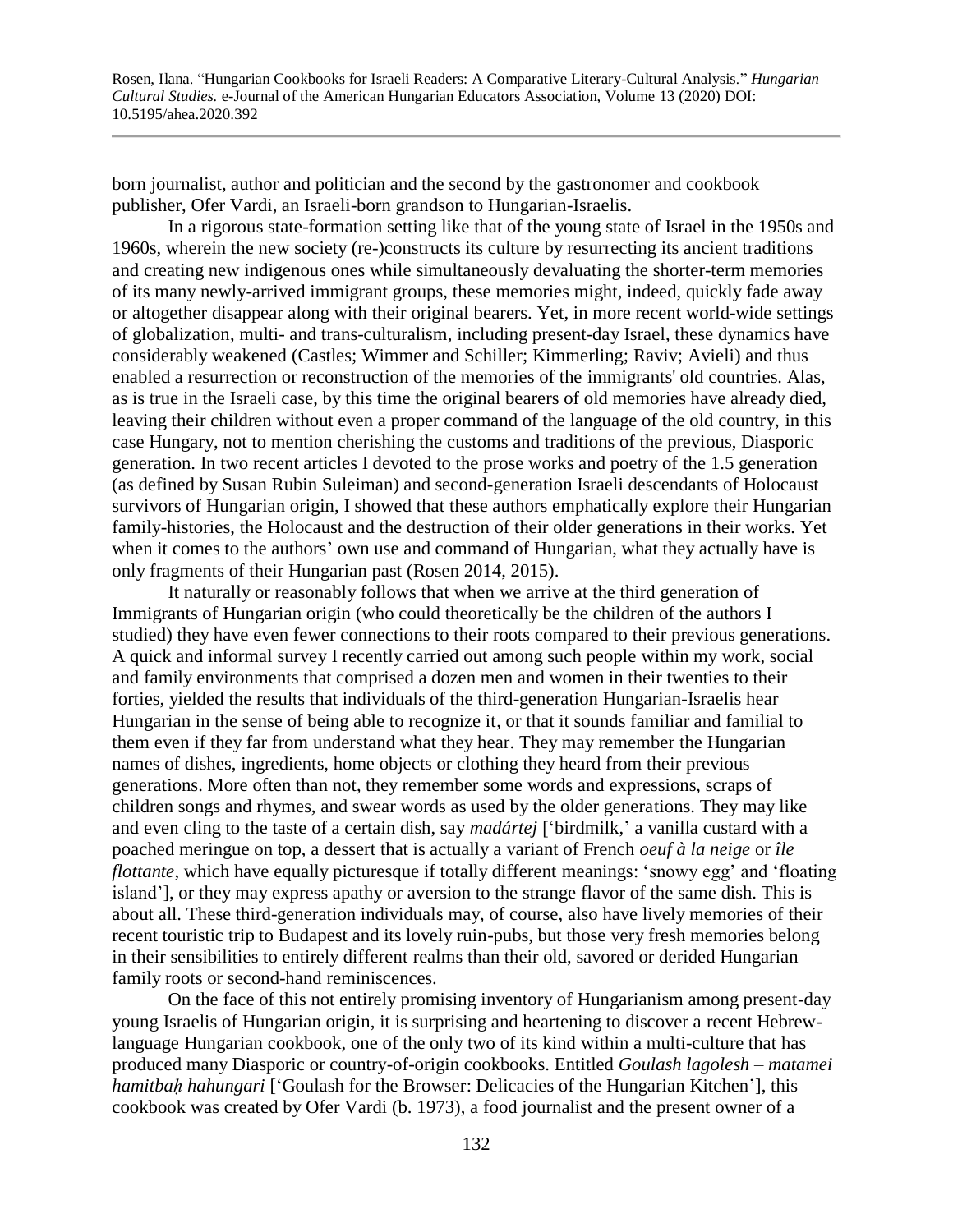recipe and lifestyle press called LunchBox [sic] (Vardi 2009). Vardi is the grandson of a couple who left Hungary with their only son Joseph, then aged nine, following the 1956 Uprising; in early 1957 they landed in the new town of Beer Sheva in southern Israel. About a decade later, their son Joseph met and married Rivka Weiss who, like himself, came from a Hungarian-Israeli family and they had Ofer and another, younger son. Judging by the various holiday, lifecycle and pastime events depicted in the many pictures decorating Vardi's book, he grew up enjoying the Hungarian cuisine of both his Hungarian grandmothers, the Beer Shevite Rozsi Vardi, whom he calls Nana, and his other grandmother, Ilkele Weiss, who lived in the southern countryside and at whose home he therefore spent less time than with the Vardis. (It should be mentioned that back in Hungary the family's name had been Váradi, but due to some disruption somewhere on their way or upon their arrival to Israel their last name lost its middle vowel).

After his Grandma Rozsi's death in 2001, Ofer Vardi found—or rather realized the value of—her Hungarian recipe notebook. This source gave him the idea of creating a Hebrew version of the recipes inside, which he first published in a series of annotated recipes in an Israeli gastronomy journal, then in a widely-read newspaper, both on-line. Finally, the collection appeared in a graphically and pictorially very elegant, card-box shaped cookbook. The book box contains some ninety cards sized 5.8 by 8.3 inches each. One side of each card relays the dish's history or story, whether in Hungary, sometimes going back to the Habsburg Era, or in the humble Israeli homes of the Vardis or the Weisses. The other side features the recipe and photograph of the dish. A given story might be about what Austro-Hungarian Empress Erzsébet thought and may or may not have said about her daughter-in-law Princess Stefánia, or it could be about Grandma Rozsi's weekly shopping rounds to the Beer Sheva City Market.

Vardi's book is impressive and exceptional in its form and content, starting from the high quality photos of its dishes and the nostalgically blurred pictures of his 1970s and 1980s threegenerational extended family, to the careful research behind each dish, for which the author spent a year in Budapest while additionally consulting the Hungarian Chef Péter Siklósi. The book's adaptation to Israeli ingredients and standards, like the demands of kosher food custom for Hungarian-Hungarian dishes added to Grandma Rozsi's collection following Vardi's trip to Budapest or the author's recounting of many a piquant story about Hungarian rulers, warriors, noblemen, writers and chefs are all aspects that definitely deserve mention. In his cultural coverage alone, Vardi could compete with the author of the other, older Hebrew Hungarian cookbook discussed in this article, namely, the late journalist, author and politician Yosef/Joseph Tommy Lapid, né Tomislav Lampel, who was born in 1931 in Novi Sad or Újvidék (once part of Austro-Hungary, then of inter-war Yugoslavia, then of World War II Hungary and presently in Serbia) and died in Tel Aviv in 2008.

Lapid's cookbook, *Paprika – kakha mevashlim hahungarim* ['Paprika: This Is How the Hungarians Cook'], was published in 1987 by the R. Sirkis cookbook and lifestyle press. Edited by Ruth Sirkis, the owner of the press, co-author of the book and a known cooking celebrity to this very day, as in Vardi's book the recipes were adapted to meet kosher food-custom demands (Lapid and Sirkis, henceforth L&S). Though less extravagant than Vardi's work, Lapid's book is also graphically impressive, with many black and white illustrations (drawn by Gil Elkabetz) of traditionally dressed cooks and bakers, both peasants and urban or professional ones, toiling laboriously on their dishes or celebrating them. Although to a lesser extent than in Vardi's book, Lapid's book is additionally laced with stories and anecdotes of the author's life experiences and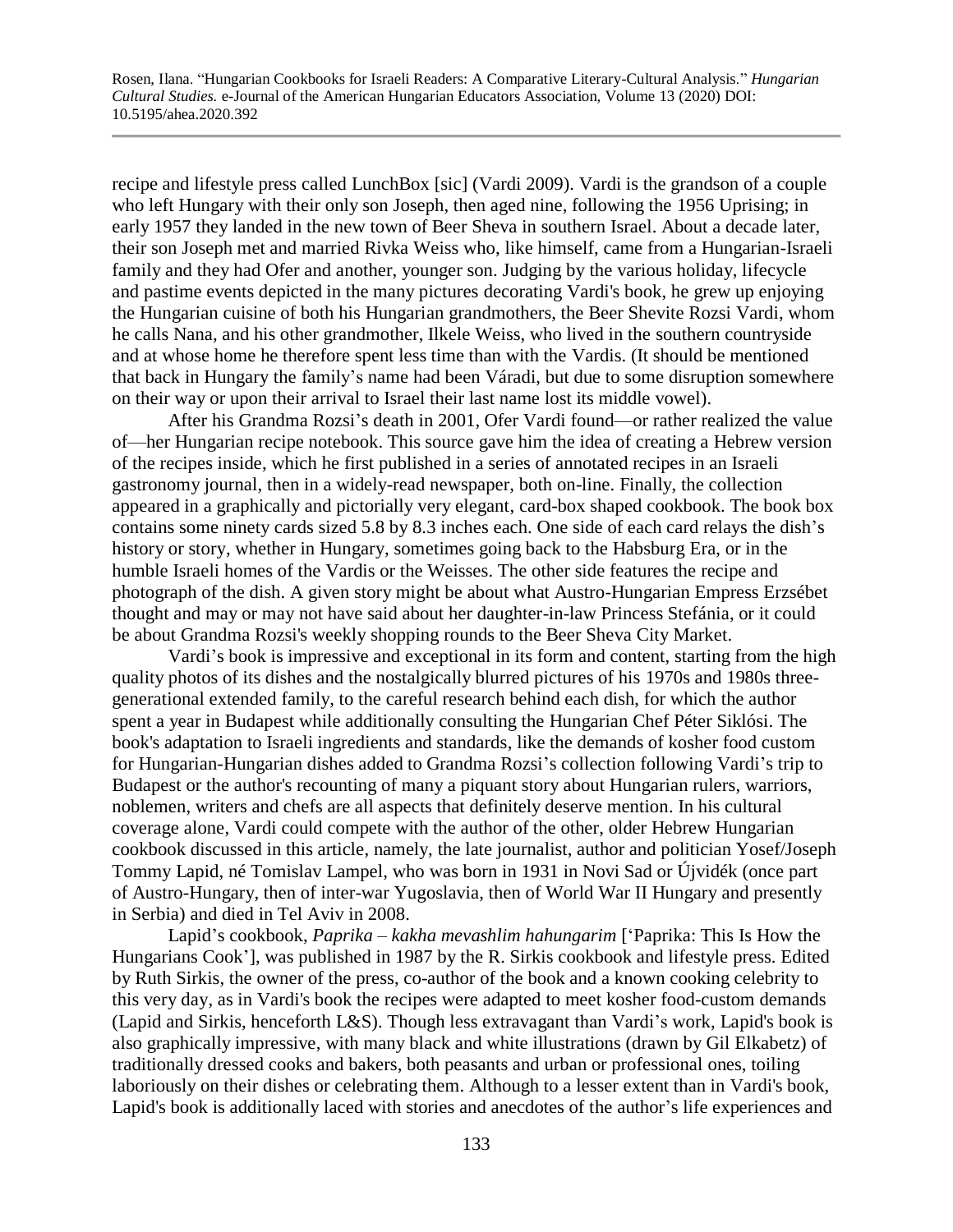family histories since his childhood in Újvidék of the 1930s up to his life of several careers in Israel of the mid-late twentieth century (for analogous English-language Hungarian cookbooks, see: Radke; Körner; Kirsche Shapiro).

Based on the general portraits of the two Israeli Hungarian cookbooks and those of their authors, as well as on the understanding that cookbooks are never just lists of recipes but also cultural products and culture preservers (Mitchell; Abala), I now proceed to a close comparative analysis of the two cookbooks. Mainly, I shall ask and offer answers to these questions: What kind of Hungary is imagined—in Benedict Anderson's sense of "imagined communities," meaning groups sharing a corpus of ideas uniting them and distinguishing them from others (Anderson; Manur 2007, 2010)—in each of these two cookbooks? Which periods and events in Hungarian history are stressed and which times and issues are suppressed or barely glimpsed in each book and why? What parts of the two cookbooks are specifically Jewish, or even Israeli? Lastly, in what senses are these two cookbooks also powerful, multi-sensory personal, familial and communal sites of memory and longing, whose proof lies not only in their puddings but also, if not more so, in their hindsight prudence? Inevitably, most if not all of these questions have to do with the history of Hungarian Jews in the late nineteenth- and early-to-mid twentiethcentury, and more acutely in World War II and the Holocaust of Hungarian Jews.

In her "Introduction to and Bibliography for the Study of Alimentary Life Writing and Recipe Writing as War Literature," Louise O. Vasvári traces the view of alimentary life-writing as cultural creation back to the early 1900s work of German Sociologist Georg Simmel (1858- 1918). As she shows, from Simmel on many other researchers throughout the twentieth century explored the importance of food, food practice and discourse as a meeting area of history, culture and tradition, as well as between the individual and the community or the communal. With its voluminous events of conflict, willful and forced migration, building and ruin of nations and societies, as well as the gradually growing integration of women into central arenas of society, the century that ended not long ago supplies cultural researchers with many examples of powerful alimentary documents. These works range from war diaries and memoirs offering telling accounts of food management in extreme conditions, to forms of gastrography, i.e., personalized cookbooks or alimentary life writing, by chefs and food journalists (Vasvári, "Introduction"). The two cookbooks discussed in this article belong in this very last category; as such they are just as formal or stylized as they are personal, familial and communal. In addition, they are overtly and intentionally commercial(ized) products meant to publicize and enrich their business- and culture-entrepreneur authors. These authors wish to reminisce and pass on familial and communal knowledge and also offer and find some consolation regarding their Holocaustrelated losses (see further in the same *CLCWeb* volume Vasvári's survey and analysis of a large corpus of alimentary life-writing by women Holocaust-survivors: Vasvári, "En-gendering Memory;" Vasvári, "Nem és emlékezet;" ['Gender and Memory'] Vasvári, "Identity and Intergenerational Remembrance," which is specifically about Hungarian women; Hirsch and Spitzer).

The cookbooks by Lapid and Vardi both follow a standard structure of starting with appetizers and first courses or soups, then main dishes made of kosher meats of all sorts (e.g., goose or its fat as replacement for pork products in non-Jewish Hungarian dishes) accompanied by vegetable or grain side-dishes, then last courses and pastries and so on. In addition, Vardi adds a last section devoted to the Jewish yearly holiday cycle, wherein he lists dishes that *could*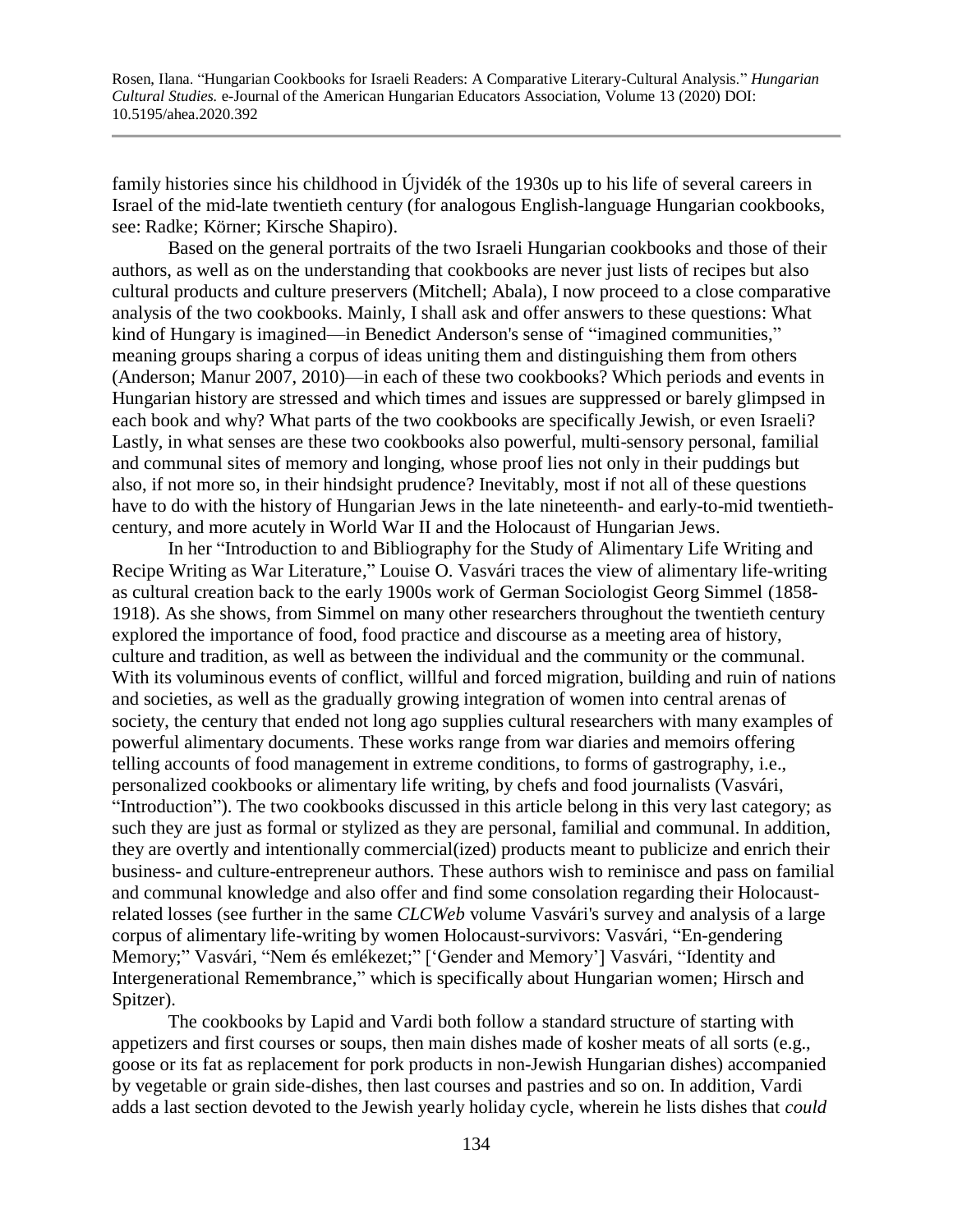*be* attached to a certain Jewish holiday. This list is deliberately non-traditional but rather novel in that, for example, for *hanukkah* it offers not the routinely expected potato-*kremzli*, or latke, but rather a recipe for *lángos*, a fried round of yeast dough that Vardi likens to a Yemenite-Israeli, pita-shaped pastry called *malawaḥ* in Hebrew and Arabic (Vardi 73-90). He then concludes this list with his grandmother's special offer for her grandchildren's birthdays, when they could choose between a dark-brown, chocolate cake and one with a white cream, which due to a poor command of Hebrew she mistakenly (and amusingly for an Israeli ear) called *lavan uga* meaning "cake white" instead of "white cake" (Vardi 90).

It is interesting to note that both authors hardly give any significant space in their books to female figures, except, of course, that Vardi does to his own grandmother/s. In addition, while Lapid features no notable women, in his book he constantly uses phrases such as: "any housewife who respects herself" or "this is just the dish that a man coming home on a cold winter evening expects his wife to serve him" (L&S 36, 43, 53, 54, 94, 99, 102 and more). Thus Lapid's book comes close to some of the case studies in Jessamyn Neuhaus's *Manly Meals and Mom's Home Cooking* in its image or portrayal of the "man in the kitchen," who far from cooking everyday meals either cooks gourmet ones or feels lost trying to cook any meal at all (Neuhaus; Zafar). As we shall see, in Vardi's book too, beyond honoring the author's late Grandmother Rozsi Nana and, to a lesser extent, his Grandmother Ilkele, the overall attitude to women's cooking is close to that in Lapid's book, despite the distance of over twenty years between the publication of the two books and the age difference of over forty years between the two authors.

As is customary for many a Hungarian cookbook and nowadays also for many Internet recipe-sites, oftentimes a dish's name may connect it to a Hungarian place-name, such as a city/town, region, or river, or to a known personage. It is therefore interesting to examine the appearance and distribution of places and personages in the two books at hand and thus possibly chart the map of longing for the past homeland of the two authors and/or their respective families. In Lapid's book, the imagined locale of the recipes and the explanations and stories accompanying some of them is the former Greater Hungary and, to a lesser extent, interwar Hungary, including both the author's somewhat remote hometown of Ujvidék, his trips as a child and his lawyer father's business journeys to the big city of Budapest. (Lapid resumed and further developed the latter practice in the 1970s, when he prepared a series of world-wide Hebrew tourist-guides entitled *The Lapid Guide to…* based on his own man-of-the-world journeys and experiences). Accordingly, Lapid's book evokes the country's past geographical vastness and demographic variety of populations with their traditions and styles. In addition, it features a whole array of the country's people of "long ago," ranging from majestic, noble and aristocratic figures, through minorities like Roma/Gypsy people. Interestingly, his overview contains no Jews, whom he apparently considers part of the general Hungarian society, but does extend to foreigners like Turks and Londoners and ends with quite a few famous Hungarian and Central-European chefs and confectioners.

To illustrate the components that make up Lapid's imagined Hungary, the following is a full rendering of the recipes representing the richness of places, people and cultures in his cookbook. Recipes invoking place names are: *Szegedi halászlé* ['Szeged fish soup'] (L&S 40) and *Szegedi gyulás csirke* ['Szeged chicken goulash/stew'] (L&S 93), *Székelygulyás* ['Szekler goulash/stew'] (L&S 64), *Hortobágyi rostélyos* ['Hortobágy steak'] (L&S 70), *Erdély zsivány*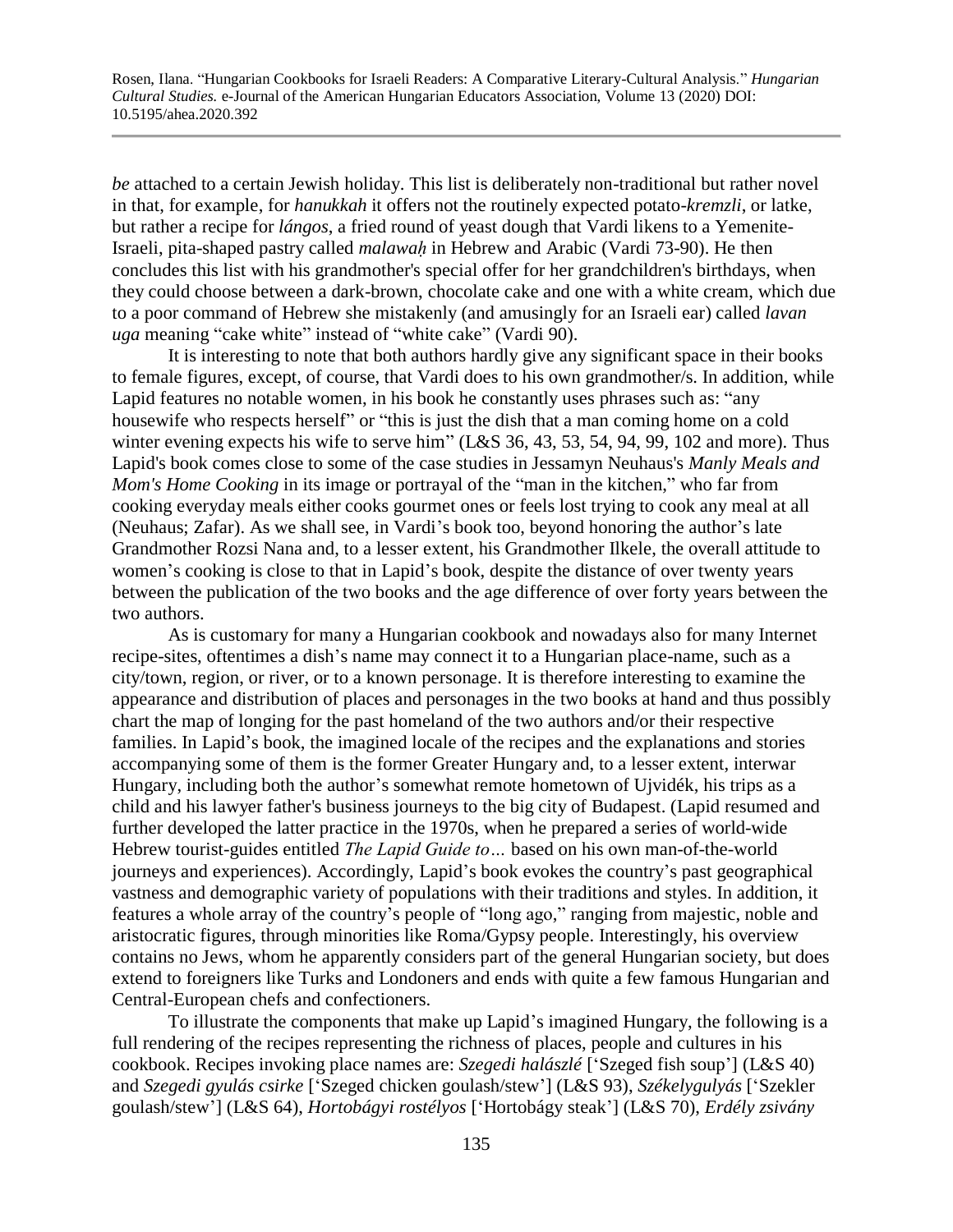*pecsenye* ['Erdély gangster/bandit roast'] (L&S 75), *Kolozsvári rakott káposzta* ['Kolozsvár layered cabbage'] (L&S 78), *Szabolcsi töltott káposzta* ['Szabolcs stuffed cabbage'] (L&S 83), *Tiszai paprikás ponty* ['Tisza peppered carp'] (L&S 122), *Bácskai mákos gombóc* ['Bácska poppy-seed dumplings'] (L&S 159), *Pozsonyi kindli* or *beigli* ['Pozsony beigels'] (L&S 190) and several kinds of Linzer cakes and pastries named after the northern-Austrian city of Linz (L&S 185, 189, 192, 239). Presently about half of these places belong to Hungary's neighboring countries, and this has been so since the 1920 Trianon Treaty following World War I, excluding the years of World War II when they were re-ceded to Hungary in return for its participation in the Nazi Axis. Yet, in Lapid's late 1980s recollection of his childhood inter-war Hungary, these places *are* part of his past homeland.

Recipes named after majestic and noble or aristocratic figures in Lapid's cookbook are the following: *Mátyás ponty* ['(King) Mátyás carp''] (L&S 125) and *Mátyás Király módra bélszin* ['King Mátyás style sirloin'] (L&S 68), *Stefánia sült* [''(Princess) Stefánia roast'] (L&S 76) and *Stefánia torta* ['(Princess) Stefánia cake'] (L&S 209), *Eszterházy rostélyos* ['Eszterhazy steak'] (L&S 74), and *Falffy metélt* ['Falffy egg noodles'] (L&S 149). Needless to say, these personages and all that they stand for belong to the country's Imperial past, not the author's childhood and youth in the interwar period. Recipes referring to exotic minorities or foreigners are the following: *Rigó Jancsi torta* (a pastry named after the Hungarian Romani/Gypsy masterviolinist, 1858-1927; L&S 206), *Török lepény* ['Turkish pie'] (L&S 192), *Londoni szelet* ['London slice'] (L&S 194), and *Indiáner Torta* ['Indian cake'], a kind of brown, chocolate cake (L&S 199). The last category contains recipes named after famous chefs and confectioners: *Gerbeaud szelet* ['slice'] named after the renowned Swiss confectioner Emil Gerbeaud (1854- 1919) (L&S 231), *Kugler torta*, a cake named after Henrik Kugler (1830-1905, L&S 208) of Vienna, *Sacher torta* (L&S 210), and *Pischinger torta* [\(https://www.pischinger.at/en/about](https://www.pischinger.at/en/about-pischinger)[pischinger,](https://www.pischinger.at/en/about-pischinger) L&S 211), with all three named after Viennese confectioners. Finally comes *Dobos torta*, a round cake topped by hardened caramel, whose name playfully alludes to the Hungarian word *dob*, meaning 'drum,' that was devised by confectioner József C. Dobos [lit. 'drummer'] (1847-1924) (L&S 212).

Compared to Lapid's book, in Vardi's book there are far fewer recipes named after Hungarian place-names. The places that do appear are all located in the post-World War II Hungary, such as the *Hortobágyi palacsinta* ['Hortobágy pancake'] (Vardi 39), about which the author adds that it was first made in 1915 by the chef of the Aranybika ['Golden Bull'] Grand Hotel of Debrecen, in the country's east. Of all majestic figures the Vardi book features only a *vagdalt* ['meatloaf'] named after Princess Stefánia (while, as aforesaid, Lapid ascribes a *sült*, meaning a roast, and a cake to this figure). In Vardi's book this recipe is accompanied by the anecdote that Empress Erzsébet (1837-1898), the mother-in-law of Princess Stefánia (1864- 1945), who had made this match for her son Prince Rudolf (1858-1889) in the first place, nevertheless disliked her Belgium-born daughter-in-law and even called her an "ugly elephant" (Vardi 25). This sole and somewhat bathetic reference to royal figures may attest to the author's remoteness from such glory symbols of the past, as well as to a similar attitude on the part of his Hungarian coeval colleagues, like Chef Siklósi whom he consulted while composing his 2009 cookbook.

Hungarian nobility is represented in Vardi's book by an *Eszterházy torta* (Vardi 63); the author sprinkles the cake's preparation instructions with the true (hi)story of how under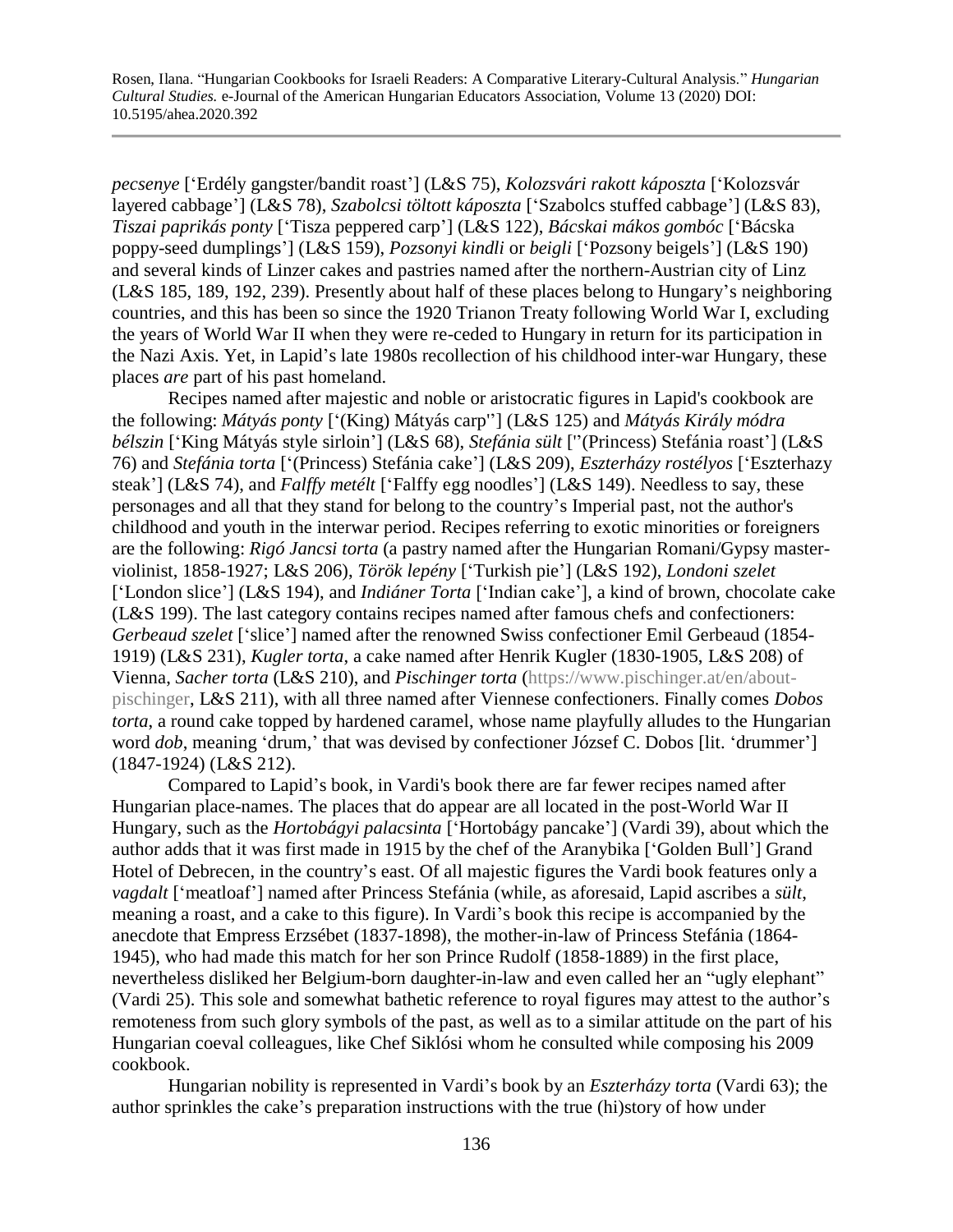communism names of Hungarian personages were banned from the public arena and, for example, Eszterház*y utca* ['street'] was renamed after the Russian poet, Alexander Pushkin. Then, following the 1989-1990 collapse of communism in the country and the entire region, the Hungarians more than happily renamed their public places after Hungarian figures (Palonen). The Vardi book also features dishes named after a few Hungarian authors and actors, sectors that are less present in Lapid's book, such as *Jókai bableves* ['bean soup named after writer Mór Jókai' (1825-1904)] (Vardi 8), *Petőfi rostélyos* ['steak named after poet Sándor Petőfi' (1823- 1849)] (Vardi 24), and *Újházi tyúkhúsleves* [''chicken soup named after actor Ede Újházi' (1841-1915)] (Vardi 9, L&S 46). As for minorities and foreigners, quite similarly to Lapid's book (although with neither a London cake nor a Turkish pie), Vardi's book has recipes for *Rigó Jancsi* (Vardi 60) and *Indiáner* (Vardi 69) cakes. Last, similarly to Lapid's book, Vardi's book features quite a few cooking and baking masters whose names have long become known rather as names of famous dishes. These include: *Gundel palacsinta* ['pancake'], named after both father Johann Gundel (1844-1915) of Germany, who moved and settled in Hungary, and his son Károly Gundel (1883-1956), who succeeded the baker dynasty in the new country (Vardi 52); Gerbeaud cake (Vardi 62); Dobos cake (Vardi 61); and pastries named after the twentiethcentury confectioner János Rákóczi (1897-1966), whose last name is often confused, Vardi tells us, with that of Hungarian leader and freedom fighter Ferenc Rákóczi (1676-1735), who lived two centuries earlier (Vardi 71).

Considering Jews in Vardi's Hungarian cookbook, the only reference to (Austro) Hungarian as opposed to Israeli Jews—excluding his scanty reference to the fate of Hungarian Jews in the Holocaust, an issue I discuss below in more detail—is a legend about how even the strict Chief Rabbi Moshe Hatam Sofer (1762-1839) of Pozsony/Pressburg (presently Bratislava in Slovakia) had to come to terms with his flock's habits of preparing their food and serving or eating their meals. This legend has it that he had to put up with the local practice of stuffing goose and running the risk of bruising the animal's throat and rendering it un-kosher for slaughter; or with his people's habit of soaking their Passover matzo in *tejeskávé* ['milk-coffee'] and thus possibly letting the matzo ferment, which is forbidden in Passover. Yet, allegedly, because he overlooked these issues, he was repeatedly re-elected, as he actually was time and again (Vardi 17). The message of this story in its framing in the book as a whole is that Hungarian Jews of the past may have had their inner, perhaps to external eyes trifle conflicts, but otherwise they were an integral and harmonious part of the Hungarian nation.

As expected from two cookbooks that are also partly life-writing works by descendants of mid-twentieth-century Hungarian-Jewish families who were persecuted and often murdered in the Holocaust of Hungarian Jews, each of the two books also has its Holocaust-related, so-called "ghost chapters," to use this term as meant by Umberto Eco in his *The Role of the Reader* (Eco, 204). This term means that some information, content and messages may not be explicitly pronounced in the work, or they are there, but only fleetingly; and therefore we as the work's implied and informed readers realize just how much these things matter to the author despite or exactly because of their scarce mention. Joseph Tommy Lapid has described time and again the moment he lost his faith in God at the sight of his father, Advocate Dr. Béla Meir Lampel, being literally wrenched out of their home on March  $19<sup>th</sup>$ , 1944, the very date the Nazi-German invasion entered Hungary with the intention of activating the Final Solution on the country's Jews (Braham). Lapid's father was first imprisoned in the nearby Bácska internee camp, then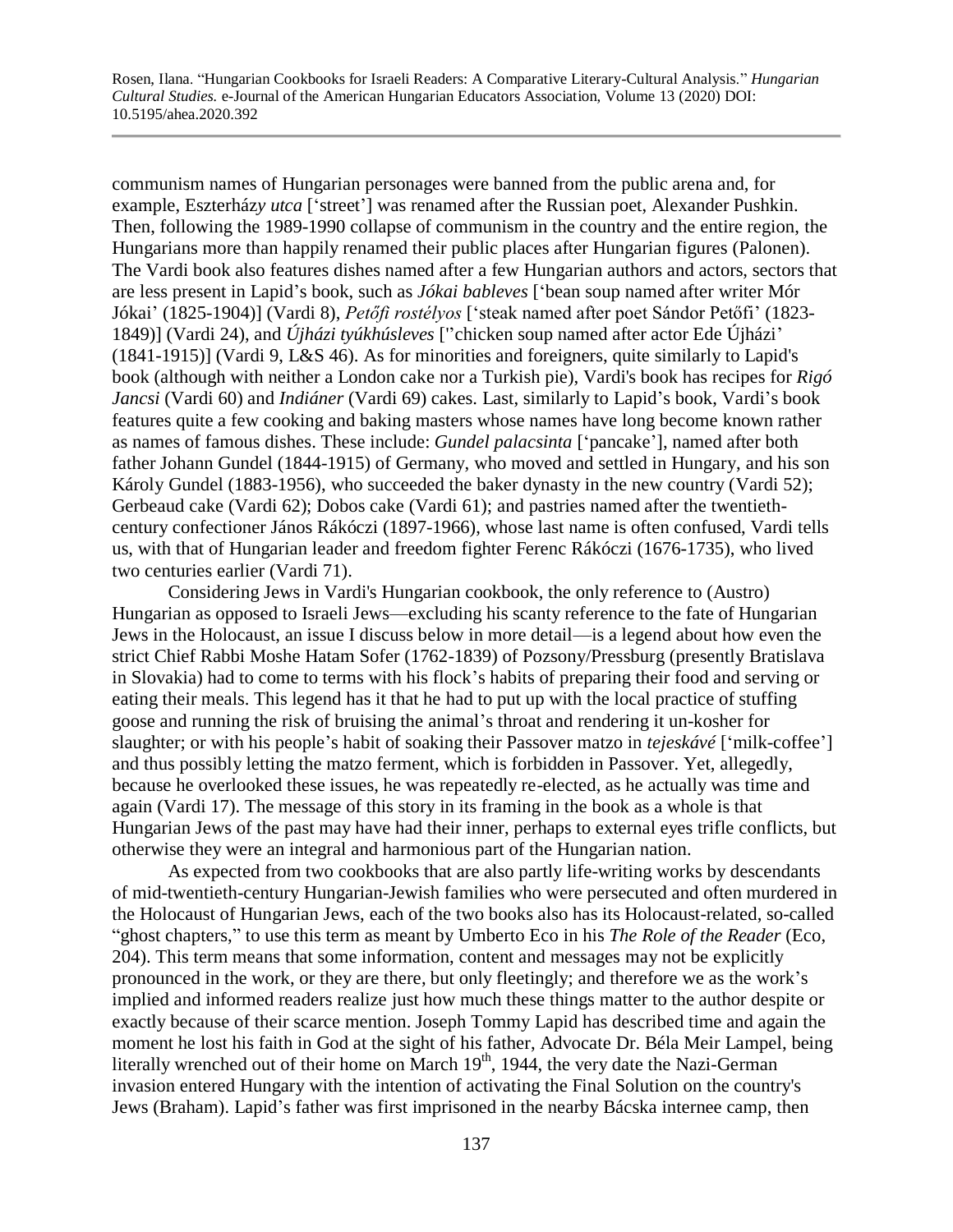transferred to Auschwitz and finally to Mauthausen, where he died of heart failure two weeks before liberation.

Over forty years after Lampel's death, when his son Lapid composed his Hebrew Hungarian cookbook probably wishing to leave behind him a culinary tradition as well as, more generally, the image of upper-class Central-European Jews of the past like his father, the cookbook was hardly the stage for delineating his personal and family Holocaust-related tragedy. Yet in his book the son repeatedly foregrounds his father as a well-rooted, eminent Austro-Hungarian lawyer and proud Zionist, as well as an overweight man who loved life and his family and who, for example, enjoyed watching, discussing and even participating in eating contests (L&S 108, 156, 182). Lapid's father, reduced to a ragged man dying in Mauthausen, could not have been but the shade of the robust man, the husband who eschewed the strict diet his wife had worriedly imposed on him. The father would sneak with their son, Tommy, to the town's Mária Restaurant to enjoy *Szalóntüdő* ['Salon lungs'] (an oxymoron of sorts because lungs were the cheapest meat yet when made in wild-game style with sour cream and served in an elegant restaurant they became a delicacy), while treating little Tommy to two sausages to ensure his silence back home (L&S 8, 77). Following in his father's footsteps in many ways, the son was able to recreate in his Hebrew Hungarian cookbook the spirit of the world in which the father had once lived and mostly enjoyed and loved. (Just as inventively, this time using the tricky convention of creating a dead person's memoirs *after his death*, did Yair Lapid, the grandson, an Israeli journalist, writer and politician in his own right, manage to enliven the colorful and sometimes provocative figure of his father in his *Memories After My Death: The Story of Joseph "Tommy" Lapid*).

In the case of Ofer Vardi's card-box cookbook, because the Vardis left Hungary soon after and under the shadow of the 1956 Uprising, it appears throughout the book that for this author the ultimate evil is the reign of communism and the Soviet Union in Hungary following world War II, rather than the Nazi-German inspired Hungarian pro-Fascist regime and its persecution of the country's Jews. It is only toward the very end of his book that Vardi parsimoniously refers to his Grandmother Rozsi's life in Budapest of 1944-1945, and he narrates her horrific experience of barely escaping a shooting raid by some "armed Hungarians" while hiding in one of the Swedish Protected Houses in the city (Vardi 84). Otherwise, in the two pages that he devotes to the fate of Hungarian Jews in the Holocaust, Vardi more often identifies the perpetrators as "the Nazis" or "the Nazis and their helpers" (84-85), which comes close to present-day official Hungarian formulations on memorial columns, plaques and in some Hungarian museums (Szűcs).

To conclude, in this article I examined two Hebrew-language Hungarian cookbooks that exist today, one from 1987 and one from 2009. The first was composed by a 1.5 generation Holocaust-survivor immigrant from Újvidék/Novi Sad who became a political and cultural authority and celebrity in Israel of the closing decades of the twentieth century. The second was written by a gastronomer and cookbook author, a grandson to 1956 immigrants from Budapest. Both books are luxurious artifacts and memory sites hailing the coexistence of Christians and Jews in Hungary for close to a thousand years. Because the aim of both authors is to glorify the shared past of the two groups rather than dwell on the dark years of the early-mid 1940s, in their books both stress the positive and pleasant sides of the two groups' togetherness; not to mention the ties that each author has created with present-day Hungarian culture, touristic and culinary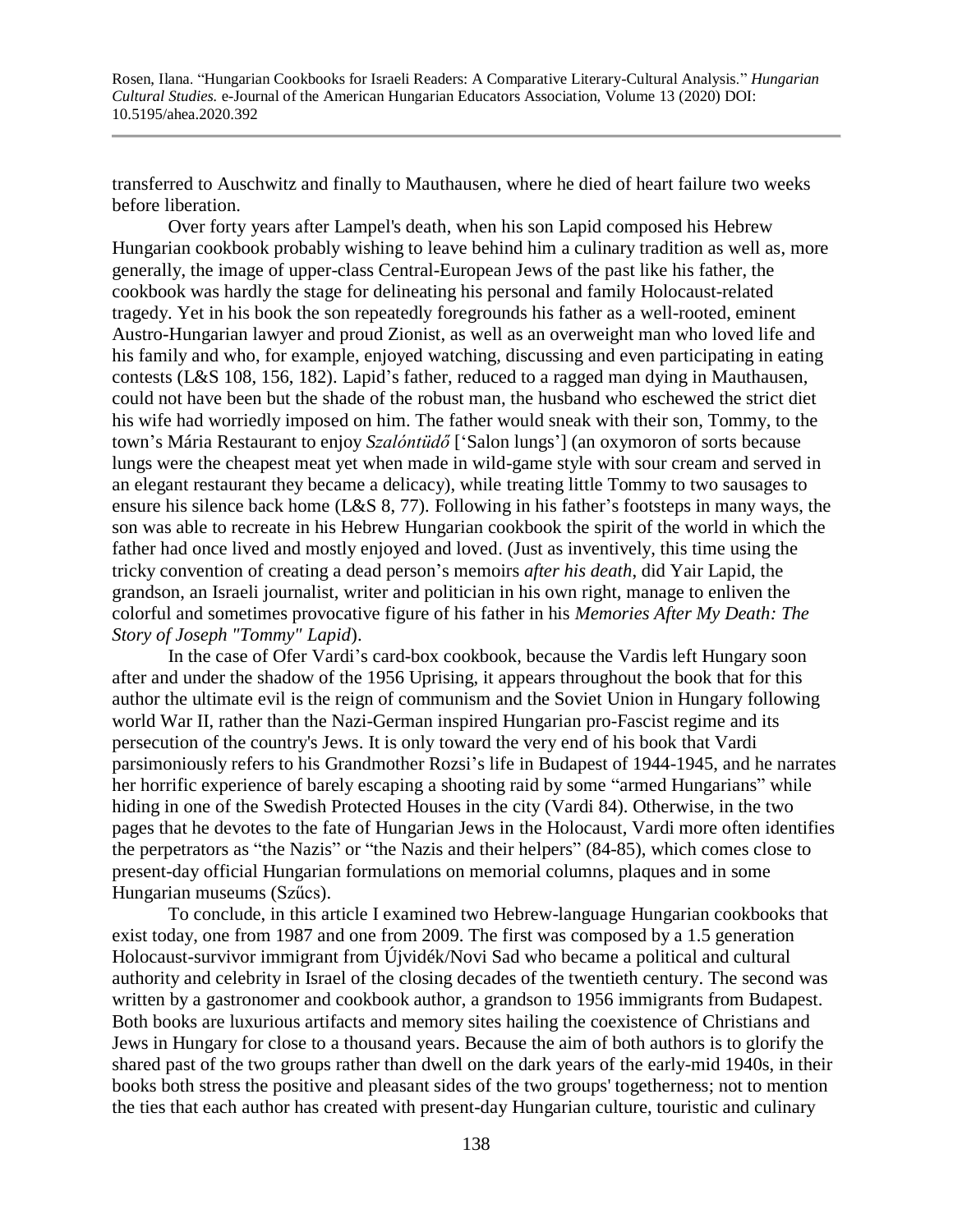culture included. Yet, both authors, each in his own timely moment/s of reconnaissance—or *anagnorisis*, to cite the poetics of ancient Greek stage drama—also turn their gaze back onto the black hole of the Holocaust of Hungarian Jews. Thus, both authors do incorporate, albeit mostly implicitly, in their merry Hungarian cookbooks some gestures of commemoration to their family members who fell victim to the Hungarian Holocaust. In today's Hungary the foodways of the past are alive and brewing or sizzling as ever if not even more, but for former Hungarian-Jews and present Israelis of Hungarian origin (as probably for all other Jewish and gentile Hungarian-Diasporas), these foodways have to be remembered and re-minded whether through everyday or special-day practice, or by notes like those in Grandma Rozsi Nana's stained notebook. An even better method for future preservation and use is by turning to colorful and tasteful works like the two cookbooks explored throughout this article.

## **Works Cited**

Abala, Ken. "Cookbooks as Historical Documents," *The Oxford Handbook for Food History*. Ed. Jeffrey M. Pilcher. Oxford and New York: Oxford Handbooks Online,

2012[.https://books.google.co.il/books?hl=iw&lr=&id=KDNpAgAAQBAJ&oi=fnd&pg=P](https://books.google.co.il/books?hl=iw&lr=&id=KDNpAgAAQBAJ&oi=fnd&pg=PP1&dq=Pilcher,+oxford+handbook+for+food+history&ots=Xoqjr_sC5e&sig=8qY8TrBSnVN5fgr4kwRC65sbPWo&redir_esc=y#v=onepage&q=Pilcher%2C%20oxford%20handbook%20for%20food%20history&f=false) [P1&dq=Pilcher,+oxford+handbook+for+food+history&ots=Xoqjr\\_sC5e&sig=8qY8TrBSn](https://books.google.co.il/books?hl=iw&lr=&id=KDNpAgAAQBAJ&oi=fnd&pg=PP1&dq=Pilcher,+oxford+handbook+for+food+history&ots=Xoqjr_sC5e&sig=8qY8TrBSnVN5fgr4kwRC65sbPWo&redir_esc=y#v=onepage&q=Pilcher%2C%20oxford%20handbook%20for%20food%20history&f=false) [VN5fgr4kwRC65sbPWo&redir\\_esc=y#v=onepage&q=Pilcher%2C%20oxford%20handbo](https://books.google.co.il/books?hl=iw&lr=&id=KDNpAgAAQBAJ&oi=fnd&pg=PP1&dq=Pilcher,+oxford+handbook+for+food+history&ots=Xoqjr_sC5e&sig=8qY8TrBSnVN5fgr4kwRC65sbPWo&redir_esc=y#v=onepage&q=Pilcher%2C%20oxford%20handbook%20for%20food%20history&f=false) [ok%20for%20food%20history&f=false.](https://books.google.co.il/books?hl=iw&lr=&id=KDNpAgAAQBAJ&oi=fnd&pg=PP1&dq=Pilcher,+oxford+handbook+for+food+history&ots=Xoqjr_sC5e&sig=8qY8TrBSnVN5fgr4kwRC65sbPWo&redir_esc=y#v=onepage&q=Pilcher%2C%20oxford%20handbook%20for%20food%20history&f=false)

- Anderson, Benedict. *Imagined Communities*: *Reflection on the Origin and Spread of Nationalism*. London and New York: Verso, 1991 [1983].
- Avieli, Nir. *Food and Power: a Culinary Ethnography of Israel*. Oakland, CA: U of California P, 2018.
- Braham, Randolph L. and Scott Miller, eds. *The Nazis' Last Victims: The Holocaust in Hungary*. Detroit: Wayne State UP, 1998.
- Castles, Stephen. "Migration Community Formation under Conditions of Globalization," *International Migration Review IMR*, 36:4, 2002, 1143-1168. [http://onlinelibrary.wiley.com/doi/10.1111/j.1747-7379.2002.tb00121.x/full.](http://onlinelibrary.wiley.com/doi/10.1111/j.1747-7379.2002.tb00121.x/full)
- Eco, Umberto. *The Role of the Reader*. Bloomington and London: Indiana UP, 1979.
- Hirsch, Marianne and Leo Spitzer. "Testimonial Objects: Memory, Gender and Transmission," *Poetics Today* 27:2, 2016, 353-383.
- Kimmerling, Baruch. *The Invention and Decline of Israeliness: State, Culture and Military in Israel*. Los Angeles and Berkeley, CA: [U of California P, 2001.](https://en.wikipedia.org/wiki/University_of_California_Press)
- Kirsche Shapiro, Lynn (ed. Nancy Ross Ryan). *Food, Family and Tradition: Hungarian Kosher Family Recipes and Remembrances*. UK: Cherry Press, 2014.
- Körner, András. *A Taste of the Past: The Daily Life and Cooking of a Nineteenth-Century Hungarian Jewish Homemaker*. Hanover: UP of New England, 2004.
- Lapid, Yosef Tommy and Ruth Sirkis. *Paprika – kakha mevashlim hahungarim* ['Paprika: This Is How the Hungarians Cook']. Tel Aviv: R. Sirkis, 1987.
- Lapid, Yair. *Memories after My Death: The Story of Joseph "Tommy" Lapid*. New York: Thomas Dunne Books, 2011 [Heb. 2010].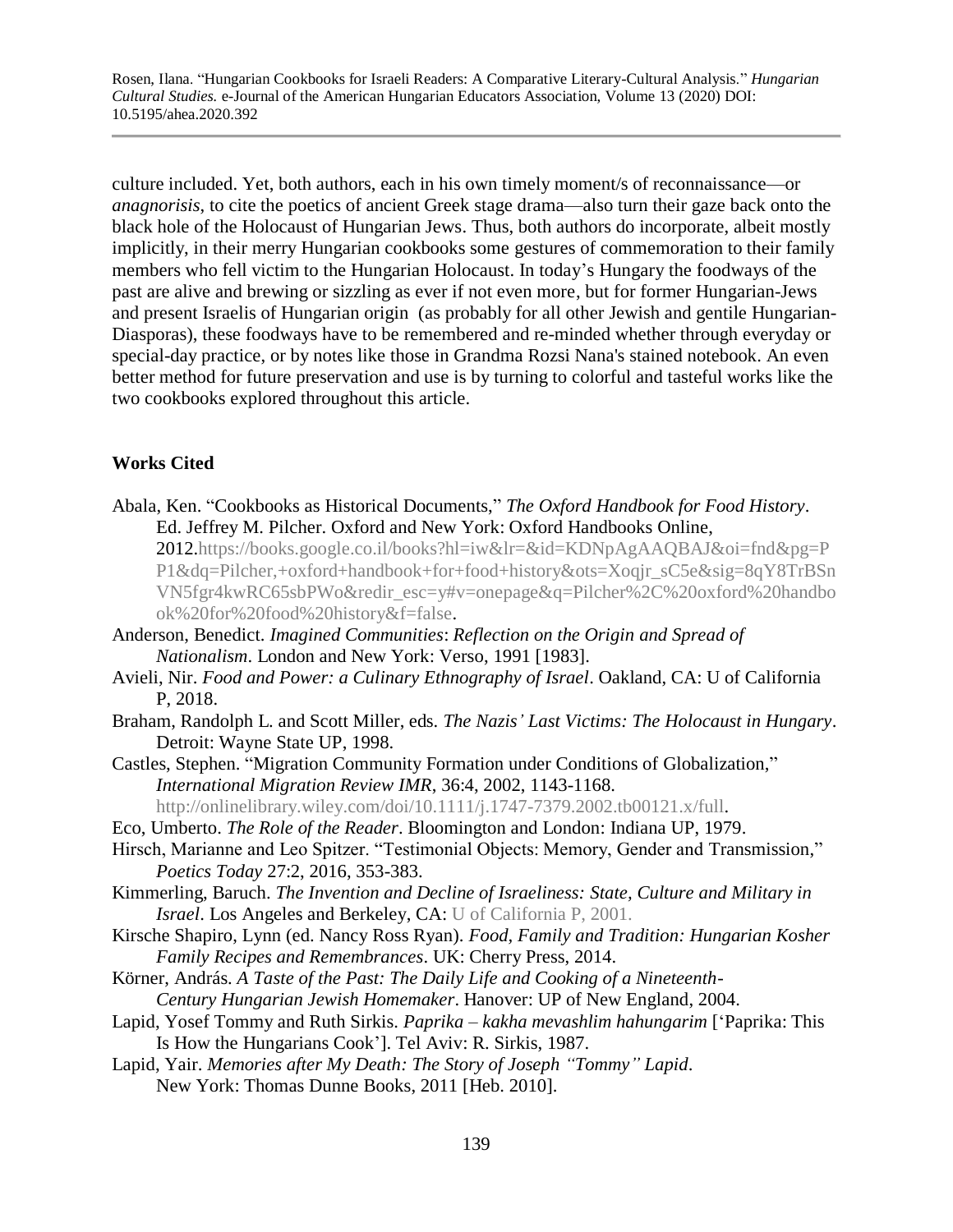- Manur, Anita. "Culinary Nostalgia: Authenticity, Nationalism and Diaspora," *Multi-Ethnic Literature of the Unites States MELUS* 32:4, 2007, 11- 31. -----. *Culinary Fictions*. Philadelphia, PA: Temple University Press, 2010. Mitchell, Janet. "Cookbooks as a Social and Historical Document: A Scottish Case Study," *Food Service Technology* 1:1, 2001, 13-23. [http://onlinelibrary.wiley.com/doi/10.1046/j.1471-5740.2001.00002.x/full.](http://onlinelibrary.wiley.com/doi/10.1046/j.1471-5740.2001.00002.x/full) Neuhaus, Jessamyn. *Manly Meals and Mom's Home Cooking: Cookbooks and Gender in Modern America*. Baltimore, MD: Johns Hopkins UP, 2003. Palonen, Emilia. "The Politics of Street Names: Local, National, Transnational Budapest," *Local Memories in a Nationalizing and Globalizing World*, eds. Marnix Beyen and Brecht Deseure. UK and New York: Palgrave Macmillan, 2015, 51-66. Radke, Linda F. *That Hungarian in My Kitchen: 125 Hungarian American Kosher Recipes*. Arizona: Five Star Publications, 1990. Raviv, Yael. *Falafel Nation: Cuisine and the Making of National Identity in Israel*. Lincoln NEB and London: U of Nebraska P, 2015. Rosen, Ilana. "Fragments of a Hungarian Past in the Literature of 1.5 and Second Generation Austro-Hungarian Immigrants in Israel," *Hungarian Cultural Studies HCS* 7, 2014, 41-53. [https://ahea.pitt.edu/ojs/index.php/ahea/article/view/138/191.](https://ahea.pitt.edu/ojs/index.php/ahea/article/view/138/191) -----. "The Poetry of 1.5 and Second-Generation Israelis of Hungarian Origin," *Hungarian Cultural Studies HCS* 8, 2015, 46- 62[.https://ahea.pitt.edu/ojs/index.php/ahea/article/view/218/325.](https://ahea.pitt.edu/ojs/index.php/ahea/article/view/218/325) Suleiman, Susan Rubin. "The 1.5 Generation: Thinking about Child Survivors and the Holocaust," *American Imago* 59:3, 2002, 277-295. [https://muse.jhu.edu/article/182/pdf.](https://muse.jhu.edu/article/182/pdf) Szűcs, Teri ed. *Bevésett nevek. Konferenciakötet* ['Engraved Names: Conference Proceedings']. Budapest: Eötvös Loránd Tudományegyetem ELTE, 2015. Vardi, Ofer. *Goulash lagolesh – matamei hamitbakḥ hahungari* ['Goulash for the Browser: Delicacies of the Hungarian Kitchen']. Tel Aviv: LunchBox, 2009 [iPhone English edition: *Going Paprikash: The Best of Hungarian Jewish Cuisine*, 2011]. Vasvári, Louise O. "Introduction to and Bibliography for the Study of Alimentary Life Writing and Recipe Writing as War Literature," *CLCWeb: Comparative Literature and Culture – Life Writing and the Trauma of War* 17, 2015, 1-8. [https://docs.lib.purdue.edu/cgi/viewcontent.cgi?article=2781&context=clcweb.](https://docs.lib.purdue.edu/cgi/viewcontent.cgi?article=2781&context=clcweb) -----. "En-gendering Memory through Holocaust Alimentary Life Writing," *CLCWeb: Comparative Literature and Culture – Life Writing and the Trauma of War* 17, 2015, 1-8. [https://docs.lib.purdue.edu/cgi/viewcontent.cgi?article=2721&context=clcweb.](https://docs.lib.purdue.edu/cgi/viewcontent.cgi?article=2721&context=clcweb) -----. "Nem és emlékezet a táplálkozási élettörténet-írásokban a holokauszt idején és után" ['Gender and Memory in Alimentary Life Writing in the Holocaust and After'], *Múlt és Jövő* ['Past and Future'] 2016:4, 104-140. [http://www.multesjovo.hu/en/aitdownloadablefiles/download/aitfile/aitfile\\_id/](http://www.multesjovo.hu/en/aitdownloadablefiles/download/aitfile/aitfile_id/) 2813. -----. "Identity and Intergenerational Remembrance through Traumatic Culinary Nostalgia:Three
- Generations of Hungarians of Jewish Origin," *Hungarian Cultural Studies HCS* 11, 2018, 57-77. <https://ahea.pitt.edu/ojs/index.php/ahea/article/view/322/630>